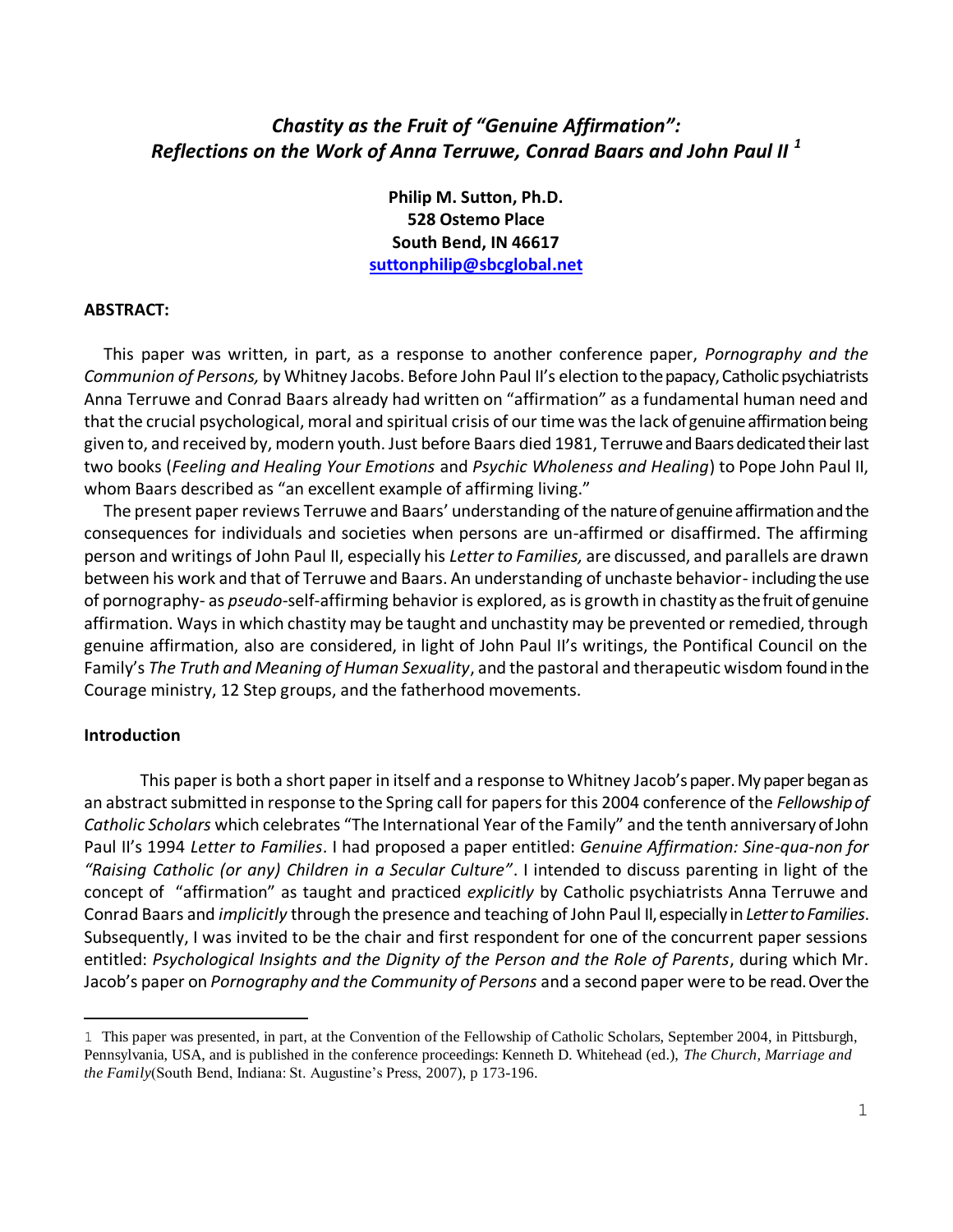course of the summer, two different presenters initially accepted but later had to decline the opportunity to offer their paper. So, a few weeks ago, Msgr. Swetland asked if I would present a paper as well as offer a response to Mr. Jacobs paper.

In agreeing to do so, I decided to write on the concept of affirmation with a focus on its relation to chastity and the problem of pornography use and other unchaste behaviors. Part I of my paper discusses the concept of "genuine affirmation" in the work of Baars and Terruwe, while Part II reveals how the person, presence and writing of John Paul II, specifically his *Letter to Families*, offer excellent examples of "affirming living." In Part III, I discuss the consequences for individuals who have been poorly affirmed or even disaffirmed as persons of worth and dignity. I explore how the need to compensate for insufficient affirmation may motivate unchaste behavior, including the use of pornography, as *pseudo*-self-affirmation and inauthentic self-denial. Finally, in Part IV, I reflect on how chastity may be taught as the fruit of genuine affirmation and how compulsive participation in pornography- or any unchaste behavior-may be remediedor prevented- through receiving genuine affirmation from oneself and others.

Before continuing, I offer some personal comments. Fifteen years ago, while helping to start the MA in Counseling Program at Franciscan University of Steubenville, I was introduced to three sources of wisdom and professional knowledge that influence my present thinking on the problem of pornography. These influences included not only the Thomistic-inspired psychology of Anna Terruwe and Conrad Baars; but also the Courage Apostolate, a support group for Catholics who experience homosexual attractions, yet who want to live chastely, and the work of mental health professionals who eventually formed NARTH: the National Association for Research and Therapy of Homosexuality. Along with my preexisting familiarity with the writing of John Paul II, these influences continue to direct my professional and academic work.

As a therapist, I spend a significant amount of time serving adults and young persons who experience unwanted homosexual attractions or behaviors, and/or their loved ones. I serve as the professional advisor and meeting facilitator for Courage in the Diocese of Fort Wayne- South Bend, Indiana. And as the supervising psychologist for a number of different therapists, I offer counsel on how to assist clients who are struggling with the causes and consequences of compulsive or addictive pornography use and masturbation, which commonly accompanies such use. These professional experiences form a practical background for what I have written.

### **I. "Affirmation" in the work of Anna Terruwe and Conrad Baars** *2*

i<br>L

The late Catholic psychiatrists Anna Terruwe and Conrad Baars developed an approach to the prevention and treatment of emotional disorders that was inspired by their study of the psychology of Thomas Aquinas. First Terruwe, and then Baars as her student, colleague and translator, studied, taught and used in therapy an applied Thomistic psychology. Much of their work focuses on the nature, maturation and-when disabledhealing and strengthening of the emotional life. The ecology of the emotions and the causes of and therapy for emotional repression are a major focus of their work, but time and space prevent a further discussion of

*<sup>2</sup>* This and following sections summarize or include selected portions of an earlier paper by the author entitled: "Personalist Themes in the Applied Thomistic Psychology of Anna Terruwe and Conrad Baars," in James DuBois (ed.), *The Nature and Tasks of a Personalist Psychology* (Lanham, MD: University Press of America,1995), 113-139; which was an expanded version of "Personalist Themes in the Work of Conrad Baars and Anna Terruwe", a paper presented at the Institute for Personalist Psychology (IPP) conference in October, 1994 at Franciscan University of Steubenville, Ohio, USA.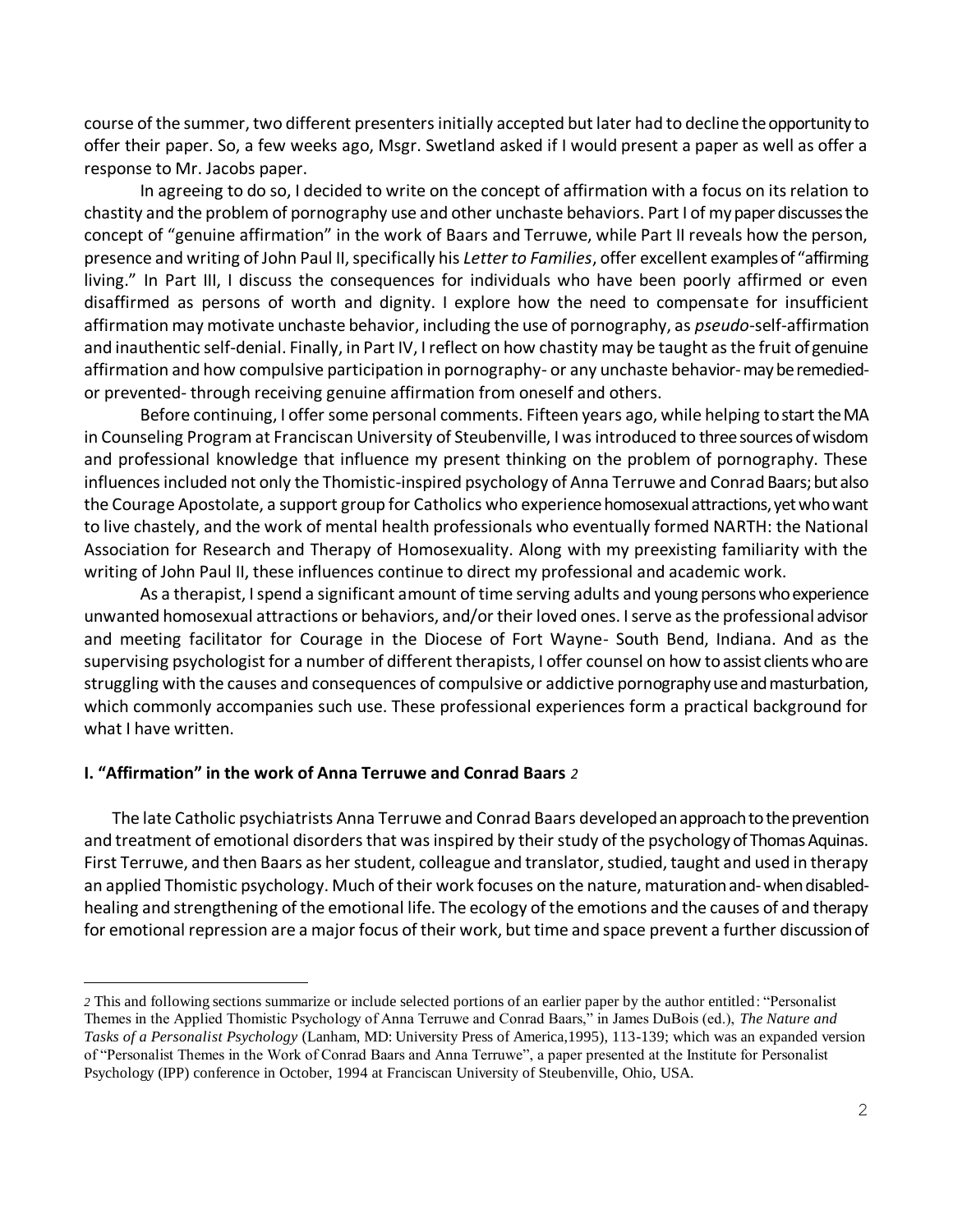these topics.*3* Another significant focus of their work was affirmation,-or, as Conrad Baars tended to say in the last years of his life, "affirming living."

Terruwe and Baars's understanding of affirmation may be summarized as follows. To mature emotionally, each person must experience being affirmed. *Affirmation* is the universal, "fundamental human need"*4* to be strengthened (confirmed) emotionally, intellectually and morally. This occurs as one recognizes and "*feels*" his or her own goodness, worth, significance, value as a person, through the presence, appearance and actions of significant others, particularly our parents. *Being affirmed* involves persons' experiencing that they are loved and lovable simply for *being*, for who they *are* -instead of for what they may do, achieve, produce or have. Although human beings never outgrow the need for affirmation, the experience of "being affirmed" occurs initially, and ideally, as parents and/or other significant persons are able to be present to their children "with the full attention of their whole being" and thereby are able to recognize and be moved with joy by their children's goodness, truth and beauty and compassion when such are undeveloped or lacking. *5*

Terruwe and Baars consider affirmation so fundamental that they call being affirmed a human person's "psychic" (meaning psychological) birth". In *Psychic Wholeness and Healing*, they write:

To be and feel accepted and approved by others constitutes *man's second birth, his psychic birth*Just as the human being is unable to give birth to himself, so he is not able to accept and love himself without the prior love of others. We receive our unique and specific full humanity form others. It is from this affirmation that we receive the strength *to be authentically human*, i.e., to give others in turn their unique and specific humanity (emphases in original). *6*

For the affirmer, *acting* affirming is secondary to *being* affirming. The process of (what Baars calls the "ABC's") of *affirming living* involves first the *a*ttentive presence and *a*wareness of the affirmer, with and for the one to be affirmed. Such attentive awareness results in the affirmer's *b*eing moved by, and genuinely feeling, the reality and goodness of the other. Such heartfelt empathy with and for the other leads to a *c*ommunion between the affirmer and the other, as the former spontaneously reveals, nonverbally, a regard and care for the other. The other- as it were- "experiences his or her own truth, goodness, beauty, worth" and their potential for future flourishing, in and through the attentive presence of the affirmer.

As the needs of the other warrant, the affirmer may- or may not-say or *d*o something with or for the other to express this caring explicitly. Intentional or habitual actions, gestures or words may-or may not-be

*<sup>3</sup>* In addition to the paper by the author cited above, other sources of information about a Thomistic understanding of the emotions include: Aquinas, Thomas. *Summa Theologica*, I-II, QQ, 22-48; Baars, Conrad W. *Feeling & Healing Your Emotions* (Revised edition.) Suzanne Baars and Bonnie Shayne (eds.). Gainesville, FL: Bridge-Logos, 2003; *Catechism of the Catholic Church,* Second Edition. Washington: United States Catholic Conference- *Libreria Editrice Vaticana*, 1997; *#* 1762-1775; Groeschel, Fr. Benedict, CFR. *The Reform of Renewal* (San Francisco: Ignatius, 1990).Cf. Chapter Five: "The Conversion of the Emotions." ; Ripperger, Fr. Chad, FSSP. *Introduction to the Science of Mental Health: Philosophical Psychology* (Vol. 1), published by author; Terruwe, Anna & Baars, Conrad. *Psychic Wholeness and Healing.* New York: Alba House, 1981.; Vogt, Fr. Emmerich, O.P. The Passions: A Guide for Understanding Your Feelings & Emotions. Portland, OR: The 12-Step Review, # S-2, 2000.

*<sup>4</sup>* Conrad Baars and Anna Terruwe, *Healing the Unaffirmed: Recognizing Deprivation Neurosis* (New York: Alba House, 1976), 204.

*<sup>5</sup>* Baars, Feeling and Healing, 153.

<sup>6</sup> Terruwe and Baars, *Psychic Wholeness*, 24.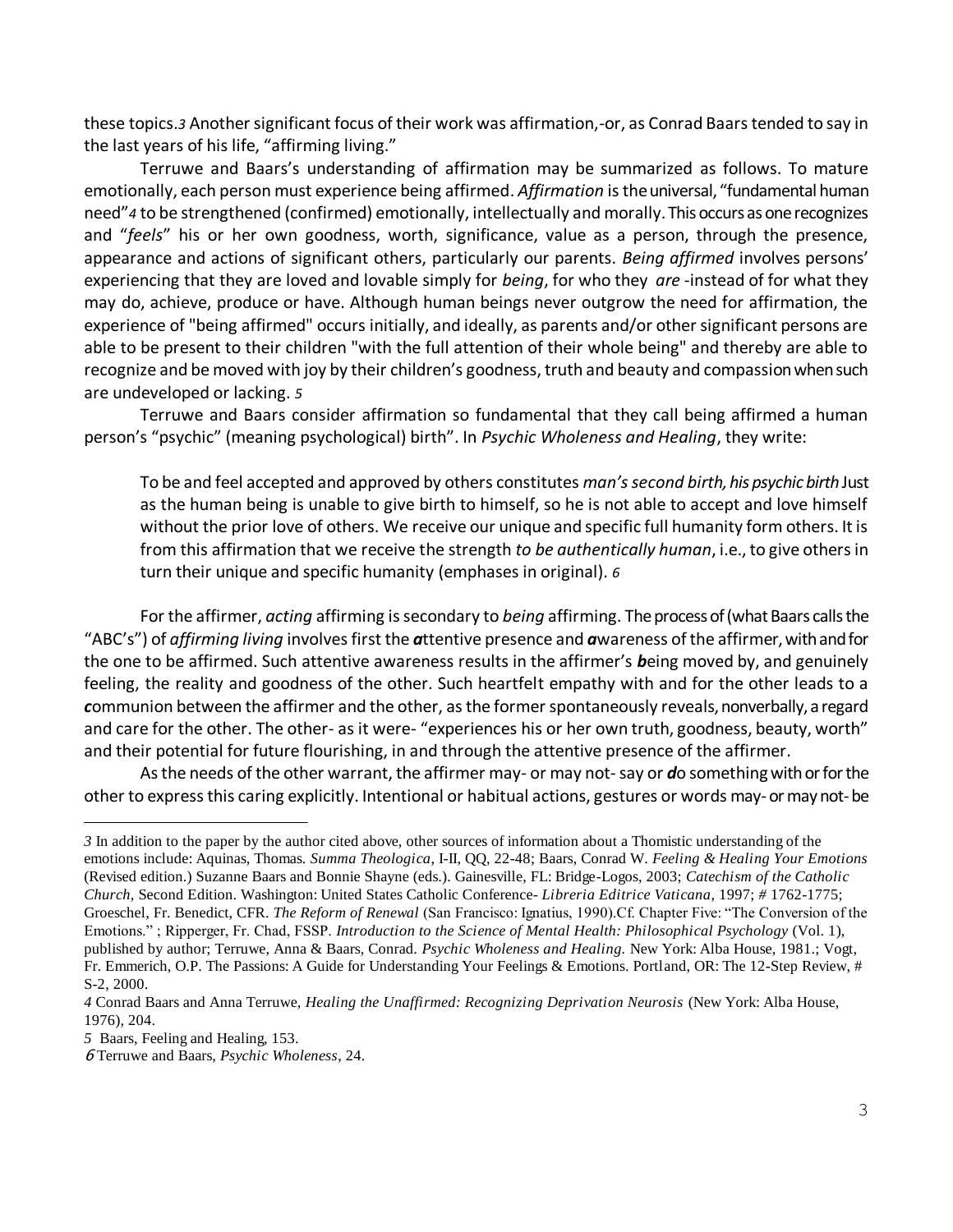necessary for another to be affirmed. Explicit communication or action need not (but may appropriately) follow the affirmer's being moved with love and compassion for the one affirmed to *feel* this emotional strengthening. Affirmation, or affirming living, is fundamentally a state of *being*, not doing, and implicit communion is necessary, and perhaps sufficient, for our psychological birth to occur.

# **II. John Paul II as the "Pope of Affirmation"**

"*The truth that we owe to man is, first and foremost, a truth about man*."*7* This quote comes from an address by Pope John Paul II at Puebla, Mexico to Latin American bishops and clergy during the first visit of his papacy to the Americas in January 1979. Baars uses this quote in the Postscript of his 1979 edition of *Feeling and Healing Your Emotions*, and Anna Terruwe and he use it in 1981 in the Preface and the first chapter of their final co-authored book, *Psychic Wholeness and Healing* . *8* Baars died in the Fall of 1981, having experienced only the first three years of John Paul II's pontificate. But, within the first year of his papacy, Baars already had declared John Paul II to be "an excellent example of what affirming living is all about."

Two months after John Paul II's visit to Mexico, he released his first Encyclical, *Redemptor Hominis,* which expresses the essence and heart of Terruwe and Baars thought. The following quote of John Paul II is a profound echo of what they mean by affirmation:

Man cannot live without love. He remains a being that is incomprehensible for himself, his life is senseless, if love is not revealed to him, if he does not encounter love, if he does not experience it and make it his own, if he does not participate intimately in it. This, as has already been said, is why Christ the Redeemer 'fully reveals man to himself'. If we may use the expression, this is the human dimension of the mystery of the Redemption. In this dimension man finds again the greatness, dignity and value that belong to his humanity.*9*

Baars (with Terruwe) had met John Paul II before, in 1971 as Cardinal Karol Wojtyla, during a trip to the Vatican to discuss their Thomistic-inspired psychology. Baars recalled that at that meeting, he was impressed by the future Pope's intelligence, openness to asking questions and fostering discussion, and ability to make them feel at ease. During the first year of his pontificate, Baars noticed the genuinely affirming way that John Paul II "moves persons by his love, and by his courage to speak as he should speak, even in the presence of his enemies." In a videotaped workshop, Baars shows and describes a cartoon of John Paul II who has "a big smile and love on his face" for his flock while hitting a communist in the face with the shepherd's crook in his left hand. Baars asserts: "This is really the man we need for our time!" *10*

*<sup>7</sup> Feeling and Healing Your Emotions*, 283-284; *Psychic Wholeness and Healing*, 3.

*<sup>8</sup>* This was a revised edition of the first English translation of Terruwe"s doctoral thesis: *The Neurosis in the Light of Rational Psychology* (1960.)

*<sup>9</sup> John Paul II* (March 1979), *Redemptor Hominis* (Boston: St. Paul Books & Media), n 10. This quoted section continues: "In the mystery of the Redemption man becomes newly "expressed" and, in a way, is newly created. He is newly created! …The man who wishes to understand himself thoroughly-and not just in accordance with immediate, partial, often superficial, and even illusory standards and measures of his being-he must with his unrest, uncertainty and even his weakness and sinfulness, with his life and death, draw near to Christ".

*<sup>10</sup>* Conrad Baars. *Affirming Living & Healin*g (1979). Video (VHS) of Graduate Theology Workshop, Catholic Charismatic Bible Institute, St. Mary's University, San Antonio, Texas (Boston: Daughters of St. Paul, 1992.)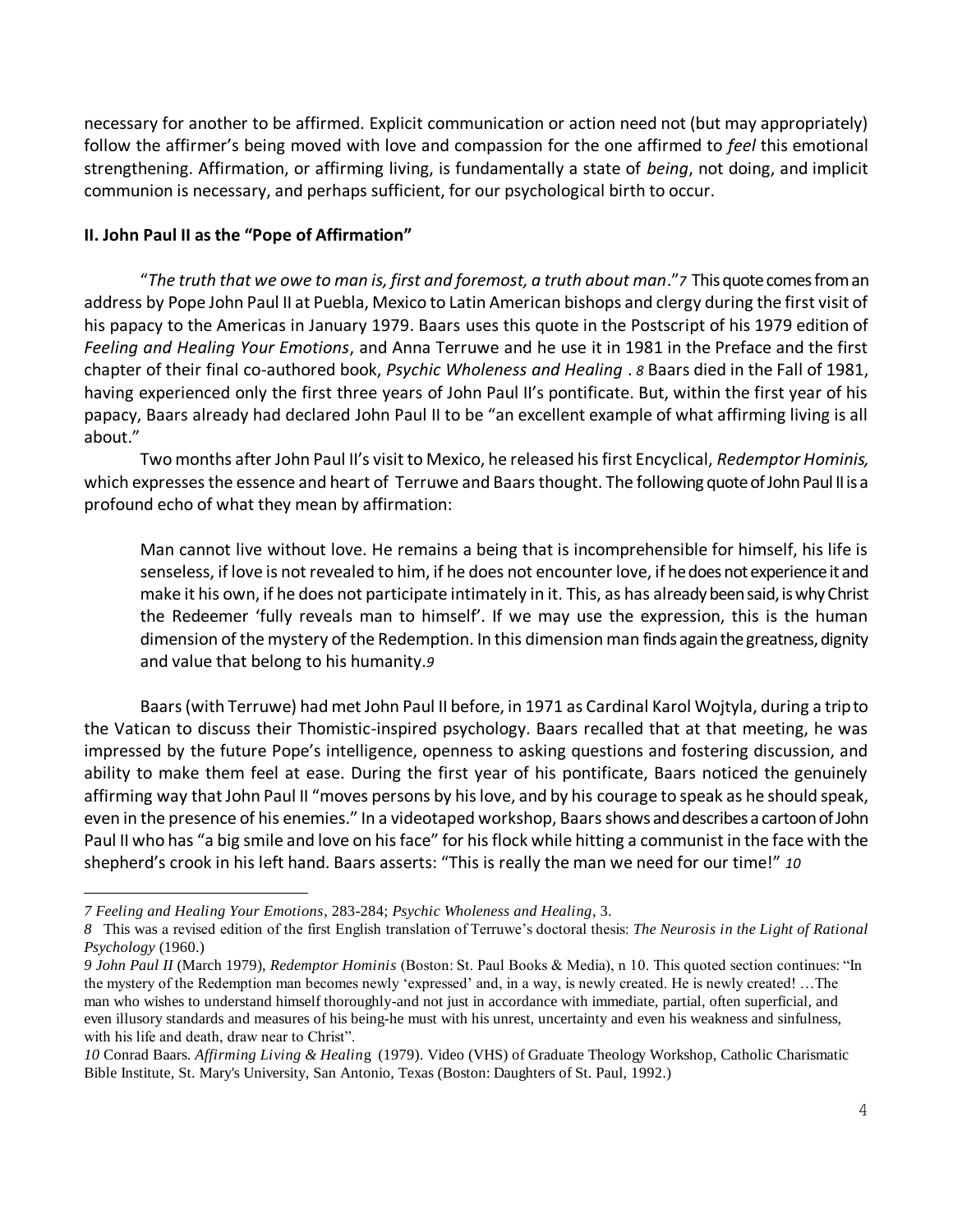In addition to being impressed by John Paul II's emotionally affirming person, presence and demeanor, as above quotation suggests, Baars and Terruwe admired his intellectual and moral affirmation as well. I believe that I understate when I say that the writings and talks of John Paul II are full of genuinely affirming intellectual and moral truths.

In keeping with the conference theme: "The International Year of the Family" and mindful of this being the tenth anniversary of the Holy Father's *Letter to Families*, I offer a few quotes from the *Letter* as examples. In Chapter 15*,* which is entitled: "The Fourth Commandment: 'Honor your father and your mother'", John Paul II expresses well the essence of what Terruwe and Baars mean by affirmation. The Holy Father writes that this commandment is a profound call to "mutual honor": for parents to honor their children and each other, as well as, more literally, for children to honor their parents. He explains: " 'To honor' means to acknowledge! We could put it this way: 'let yourself be guided by the firm acknowledgment of the person'…, *an acknowledgment of the individual* simply because he is an individual, 'this' individual life." Honoring another, then "is essentially an attitude of unselfishness. It could be said that it is "a sincere gift of person to person", and in that sense honor converges with love."*11*

Prior to this, in Chapters 11 (*The sincere gift of self)* and 12 (*Responsible fatherhood and motherhood*), John Paul II restates and explains the teaching of the Second Vatican Council that man "*cannot 'fully find himself except through a sincere gift of self*'." This apparent contradiction "is the magnificent paradox of human existence: an existence called *to serve the truth in love.* Love causes man to find fulfillment through the sincere gift of self. To love means to give and to receive something which can be neither bought nor sold, but only given freely and mutually."*12* Sincere self-donation is the necessary path to human fulfillment "because (man) has been created in the image and likeness of god and redeemed by the onlybegotten Son of the Father, who became man for us and for our salvation".*13*

#### **III. Pornography as the** *Pseudo***-Self-Affirming Denial of the Person**

In this section, I respond more directly to the topic of Mr. Jacobs' paper. I discuss how participation in pornography may be considered an example of "pseudo-self-affirmation" as understood in the work of Terruwe and Baars, and related thoughts in the writings of John Paul II. Truthfully, most of what I've written applies as well to other forms of unchaste-as well as nonsexual, compulsive or addictive- behaviors besides pornography or masturbation, its frequent attendant.*14*

*<sup>11</sup>* Pope John Paul II (1994), *Letter to Families* (Boston, MA: Pauline Books and Media), # 15.

*<sup>12</sup>* Ibid, # 11.

*<sup>13</sup>* Ibid, #12. I think that an unfortunate, contemporary meaning of the word "sincere" may prevent an accurate understanding. The truth that self-fulfillment comes through sincere- and ideally mutual- self-giving means more than doing so with "good intentions" or in "good faith." The truth of this statement by the Council and its reassertion by John Paul II"s hinges on the meaning of sincere as not just a quality of intention or of process, but of reality. A "sincere" gift in the full sense means one that is "genuine", "real" or "valid", one that is free of "hypocrisy, deceit or simulation" (*Funk &Wagnalls Standard Desk Dictionary, NY: Harper & Ro, 1984).* I often have wondered if the assertion that man does not *"fully find himself except through a sincere gift of self*"" might be rendered better: "except through a sincere and *wise* gift of self."

*<sup>14</sup>* The *Catechism of the Catholic Church* (1997, Second Edition; Washington: United States Catholic Conference- Libreria Editrice Vaticana, 1997) describes *"pornography"* as a behavior which: "consists in removing real or simulated sexual acts from the intimacy of the partners, in order to display them deliberately to third parties. It offends against chastity because it perverts the conjugal act, the intimate giving of spouses to each other. It does grave injury to the dignity of its participants (actors, vendors, the public), since each one becomes an object of base pleasure and illicit profit for others. It immerses all who are involved in the illusion of a fantasy world. It is a grave offense" (# 2354). Jacobs cites the *Catechism* description of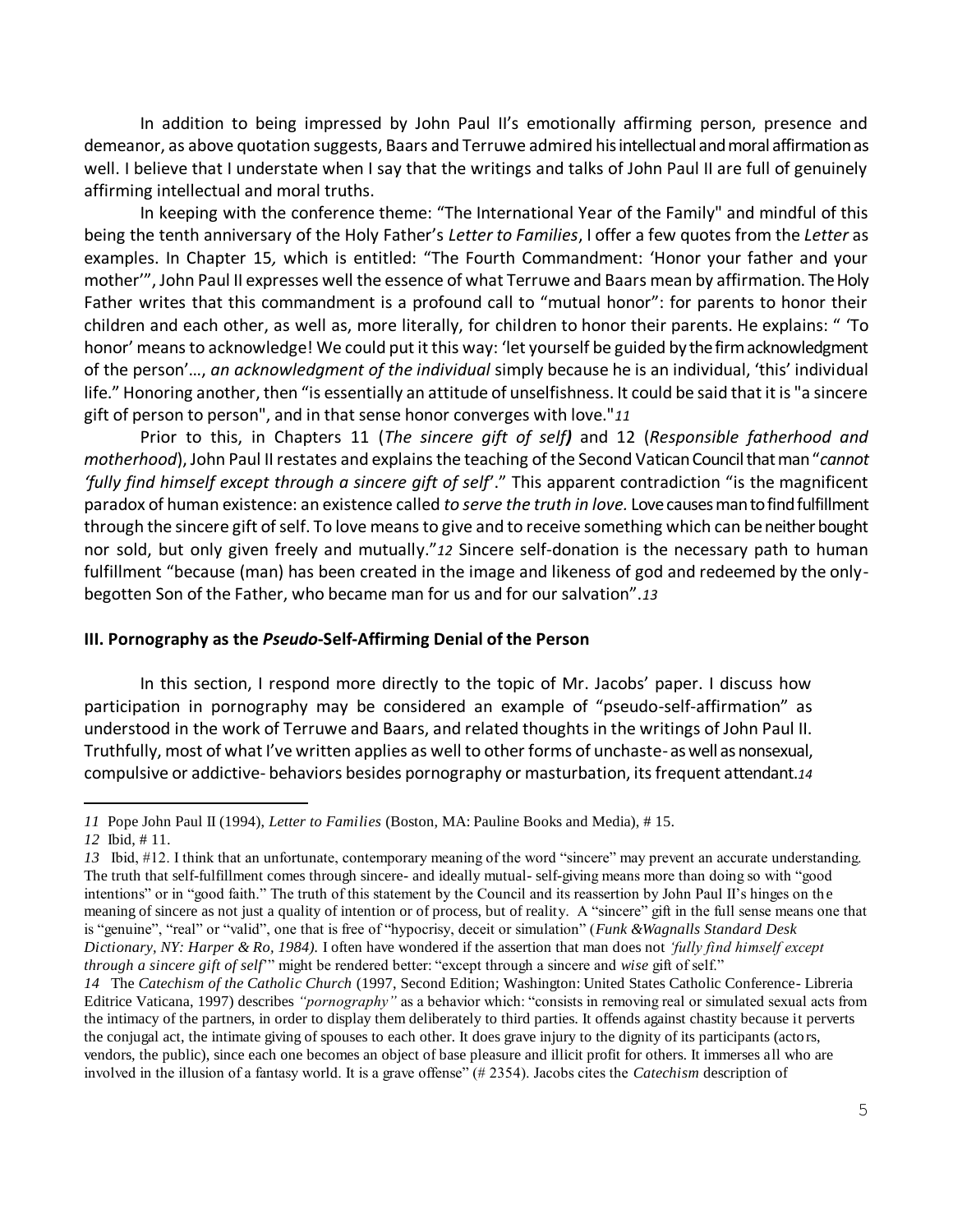Mr. Jacobs discusses the negative *consequences* of pornography on the personhood of -and the "communion of persons" between and among- those who participate in its production, distribution or consumption. Participation in pornography is justifiably characterized as an objectification, denial or depersonalization of those who participate in it. My contribution to his discussion is to consider the *motivation* for such participation, especially by compulsive or addicted consumers. Using the ideas of Baars, Terruwe and John Paul II, I next explain the concept of *pseudo*-self-affirmation and how compensating for a significant lack of affirmation may be a strong motivation for participation in pornography.

In brief, a person may engage in the habitual use of pornography as a self defeating attempt to compensate for having been poorly affirmed or even disaffirmed- denied- as a person of worth and dignity. Terruwe and Baars explain that the human need for affirmation is so fundamental that persons who are significantly unaffirmed or inadequately affirmed are likely to be emotionally underdeveloped and driven to seek the *experience* of being loved and loveable- and/or escape the experience of feeling unloved or unlovable- in a variety of self-defeating ways. *15* Terruwe and Baars call the self-defeating action, habit or lifestyle of trying to make oneself feel affirmed is called "*self-affirmation*."*16* Although wholesome selfaffirmation is possible for persons who have been affirmed and are emotionally mature and may be learned and practiced by those who have not, Terruwe and Baars use the term "self-affirmation" almost exclusively to mean "*pseudo*-self-affirmation". I use this latter term to avoid confusion.

Pseudo-self-affirmation means "looking for love in all the wrong places." Pseudo-self-affirmers may seek the experience of being affirmed- and/or avoid the feelings of being unaffirmed or disaffirmed in many ways: amassing financial wealth or material possessions, acquiring status symbols such as professional degrees or credentials, excessive striving to achieve occupational success or community involvement, seeking political power, becoming famous or associating with others who are famous, engaging in sexual promiscuity, or abusing mind-altering drugs or other substances. Under-affirmed persons who are very talented, attractive or assertive may be particularly prone to pseudo-self-affirming lifestyles centered on seeking wealth, fame, power or pleasure.*17*

The lifestyles of pseudo-self-affirmers may be truly self-defeating "vicious circles". For, such attempts to create the experience of being loved or worthwhile only leave deeper feelings of being unloved or worthless, which may lead to additional and more intense self-defeating efforts.*18* Some pseudo-selfaffirming habits may be accurately classified as "secondary or psychological addictions." In such cases, the unmet need for affirmation is the motivating force behind a person's inability to limit or stop the "addictive" behavior. Of course, with a drug or other substance addiction, a "primary" addiction may also exist. Sexual compulsions may be a secondary effect of a lack of affirmation, as well as a primary effect of emotional repression.

One characteristic of compulsive sexual behaviors is a selfish preoccupation which prevents the "sincere self-giving" which John Paul II -and Vatican Council II- describe as essential for human fulfillment. Sexual compulsions- and addictions- involve a degree of psychological "bondage" or slavery. People who act in a psychologically compulsive or addictive manner have lost a significant degree of freedom to choose otherwise. In the 14<sup>th</sup> Chapter (*Love is demanding*) of *Letter to Families*, John Paul II emphasizes that making

<sup>&</sup>quot;*masturbation*".

*<sup>15</sup>* Terruwe and Baars, *Healing the Unaffirmed*, chapters 1-2.

*<sup>16</sup>* Ibid.; Terruwe and Baars, *Psychic Wholeness*, 25; Baars, *Born Only Once*, 73-80.

*<sup>17</sup>* Cf. Baars, *Born Only Once*.

*<sup>18</sup>* Ibid, 92.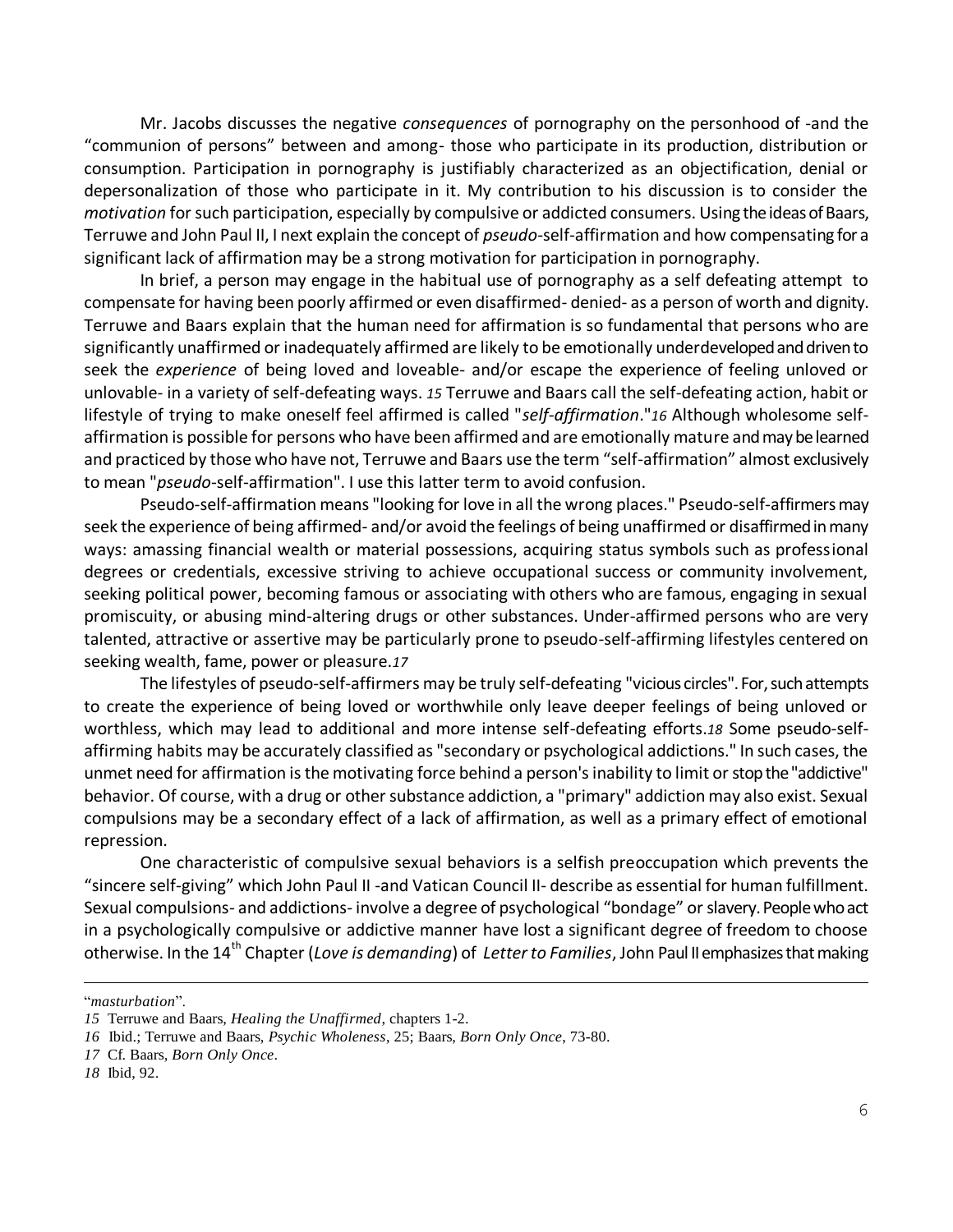oneself a sincere gift "for others" is at "the very heart of the Gospel truth about*freedom.* The person realizes himself by the exercise of freedom in truth. Freedom cannot be understood as a license to do *absolutely anything:* it means a *gift of self.* Even more: it means an *interior discipline of the gift."*

In this context, the Holy Father contrasts genuine *personalism* with *individualism*which is antithetical to a sincere gift of self. He explains that in contrast to a person making a free and "sincere gift" of him or her self:

Individualism presupposes a use of freedom in which the subject does what he wants, in which he himself is the one to "establish the truth" of whatever he finds pleasing or useful. He does not tolerate the fact that someone else "wants" or demands something from him in the name of an objective truth. He does not want to "give" to another on the basis of truth; he does not want to become a "sincere gift". Individualism thus remains egocentric and selfish. The real antithesis between individualism and personalism emerges not only on the level of theory, but even more *on that of "ethos".* The "ethos" of personalism is altruistic: it moves the person to become a gift for others and to discover joy in giving himself. This is the joy about which Christ speaks (cf. *Jn* 15:11; 16:20-22).*19*

In contrast to the ethos of personalism, the cultural ethos of individualism ultimately frustrates the human quest for joyful, self-fulfilling, self-giving. For individualism is rooted in "ethical utilitarianism" which is itself founded on "the continual quest for 'maximum' happiness. But this is a *'utilitarian happiness*', seen only as pleasure, as immediate gratification for the exclusive benefit of the individual, apart from or opposed to the objective demands of the true good."*20* As such, the ethos of individualism provides significant individual and cultural support for unchaste behavior, including participation in pornography and the all too common attending practice of masturbation. These and all compulsions to unchaste behavior are caused by, and invariably cause to worsen, the persisting human tendency toward egocentrism and selfishness.*21*

John Paul II's further discussion of unchaste "free love" also has particular relevance to pornography and its attending behaviors. He writes that:

the phenomenon of so-called *"free love*"; this is particularly dangerous because it is usually suggested as a way of following one's "real" feelings, but it is in fact destructive of love. How many families have been ruined because of "free love"! To follow in every instance a "real" emotional impulse by invoking a love "liberated" from all conditionings, means nothing more than to make the individual a slave to those human instincts which Saint Thomas calls "passions of the soul". "Free love" exploits human weaknesses; it gives them a certain "veneer" of respectability with the help of seduction and the blessing of public opinion. In this way there is an attempt to "soothe" consciences by creating a "moral alibi". But not all of the consequences are taken into consideration, especially when the ones who end up paying are, apart from the other spouse, the children, deprived of a father

*<sup>19</sup>* John Paul II, *Letter to Families,* # 14.

*<sup>20</sup> Ibid.* 

*<sup>21</sup> The Truth and Meaning of Human Sexuality: Guidelines for Education within the Family* (Pontifical Council for the Family. Boston, MA: Pauline Books and Media, 1996) talks about the need to always to bear in mind that human sexuality is affected by original sin. Specifically, "when teaching Catholic doctrine and morality about sexuality, *the lasting effects of original sin* must be taken into account, that is to say, human weakness and the need for the grace of God to overcome temptations and avoid sin" (# 122-123).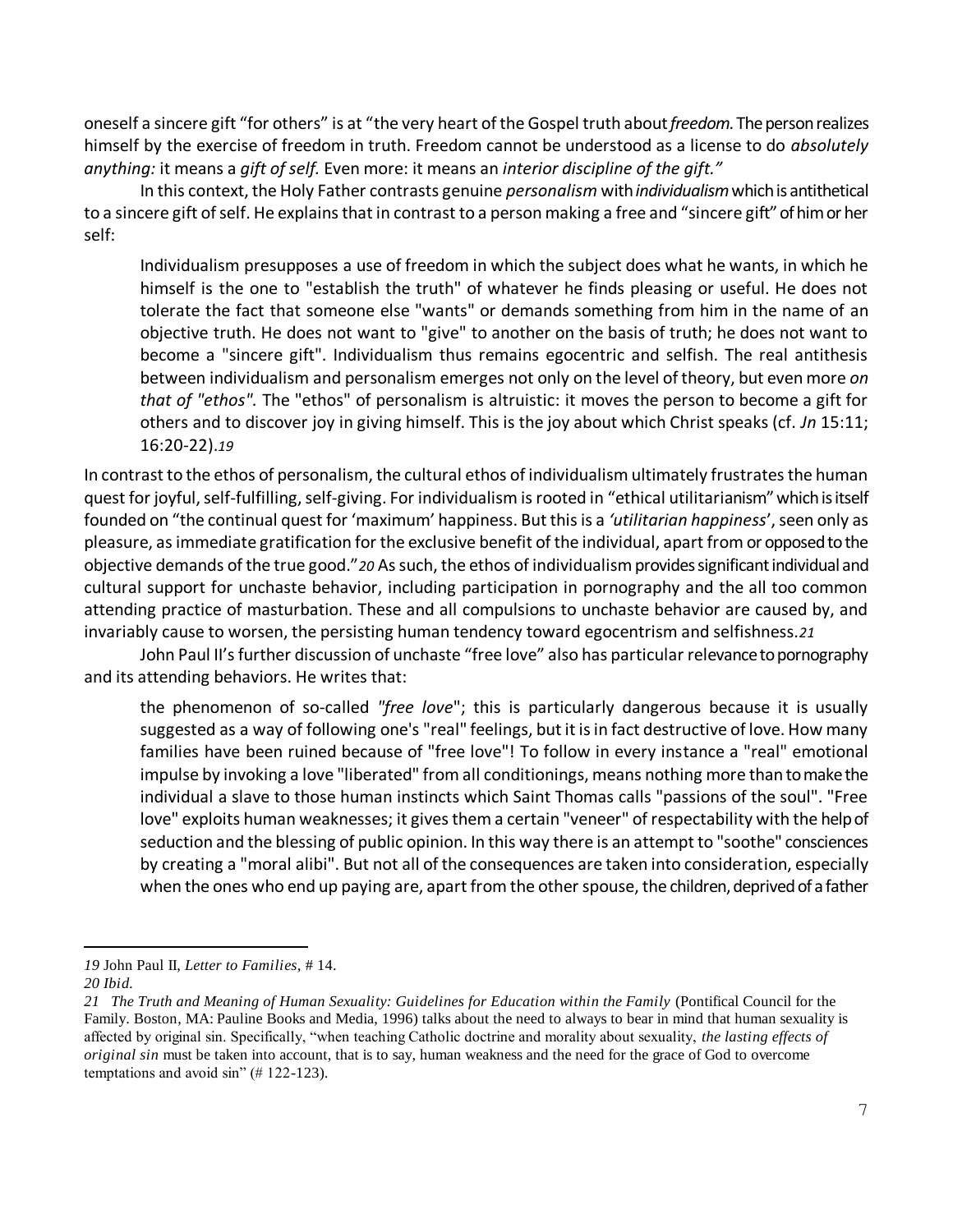or mother and condemned to be in fact *orphans of living parents.22*

Many children-and adults- were affirmed only partially or not at all- because their parents or other significant adults were physically absent too often or at important times and/or were emotionally unavailable when physically present. As John Paul II writes above, such unaffirmed or disaffirmed children rightfully may be called "orphans of living parents". Analogously, their physically or psychologically abandoned partners deservedly may be called "widows- or widowers- of living spouses."

Children who are deprived of a mother or father's love may experience "many dire consequences." Emotionally, physically or even sexually neglected or abused children- and adults- commonly experience "painful, fresh wounds…hidden" in their hearts.*23* Such wounds and bad examples, if not forgiven, healed or otherwise resolved, are likely to repeat themselves in multiple generations of poorly loved- and poorly loving- men, women and children. The emotional pain and sadness caused by such wounds often drives young persons to experiment with and then persist in self-comforting, self- soothing, emotional painanesthetizing unchaste behaviors. Persistent practice leads to habits carried into adulthood. Such pseudoself-affirming habits not uncommonly develop into true compulsions and addictions, which involve a denial of the truth about oneself and others, and the diminished freedom and capacity for "sincere love."

Habitual or compulsive participation in pornography (and masturbation) often is motivated by an underlying psychological need for genuine affirmation that was lacking during a person's infancy or youth. When persons attempt to compensate for their unmet needs for authentic love through sexual vice, they commonly find that the unmet needs grow more intense. Just as a person who habitually assuages the legitimate hunger for nutrition with tasty but non-nutritious "junk food" winds up physically malnourished, so does the participant in pornography wind up emotionally and spiritually malnourished.

All pseudo-self-affirming behaviors, including those which gratify "lust" (i.e., the "disordered desire for or inordinate enjoyment of sexual pleasure (which) is morally disordered when sought for itself, isolated from its procreative and unitive purposes") *24* ultimately leave a person frustrated and unfulfilled. Pseudoself-affirmation renders a person less able to receive or give love, sexually or otherwise. It also frustrates the genuine "communion of persons" which they intrinsically, if not consciously, need. as In attempting to meet legitimate needs for affirmation, the "vicious cycle" of pornography use, etc., perpetuates itself unless the person is able to learn how to love him or herself- and to be loved by others- in genuinely affirming ways.

### **IV. Chastity: the Fruit of Genuine Affirmation**

Genuine affirmation and growth in chastity are the means of preventing and remediating pseudoself-affirming participation in pornography. Being taught and learning to become chaste in one's youth enables one to avoid becoming trapped in the habitual practice of pornography and other unchaste behaviors. Beginning to learn, or relearning chastity after one has developed an unchaste habit is the simple, but not easy, path by which someone entrapped by unchastity may become free(r) to love him- or her-self and others. Whether as education, prevention or remediation, genuine affirmation of oneself by others and oneself is a necessary condition for growth in chastity.

As the *Catechism* reminds us: "Chastity means the successful integration of sexuality within the

*<sup>22</sup>* John Paul II, *Letter to Families*, # 14.

*<sup>23</sup>* Ibid.

*<sup>24</sup> Catechism* # 2351.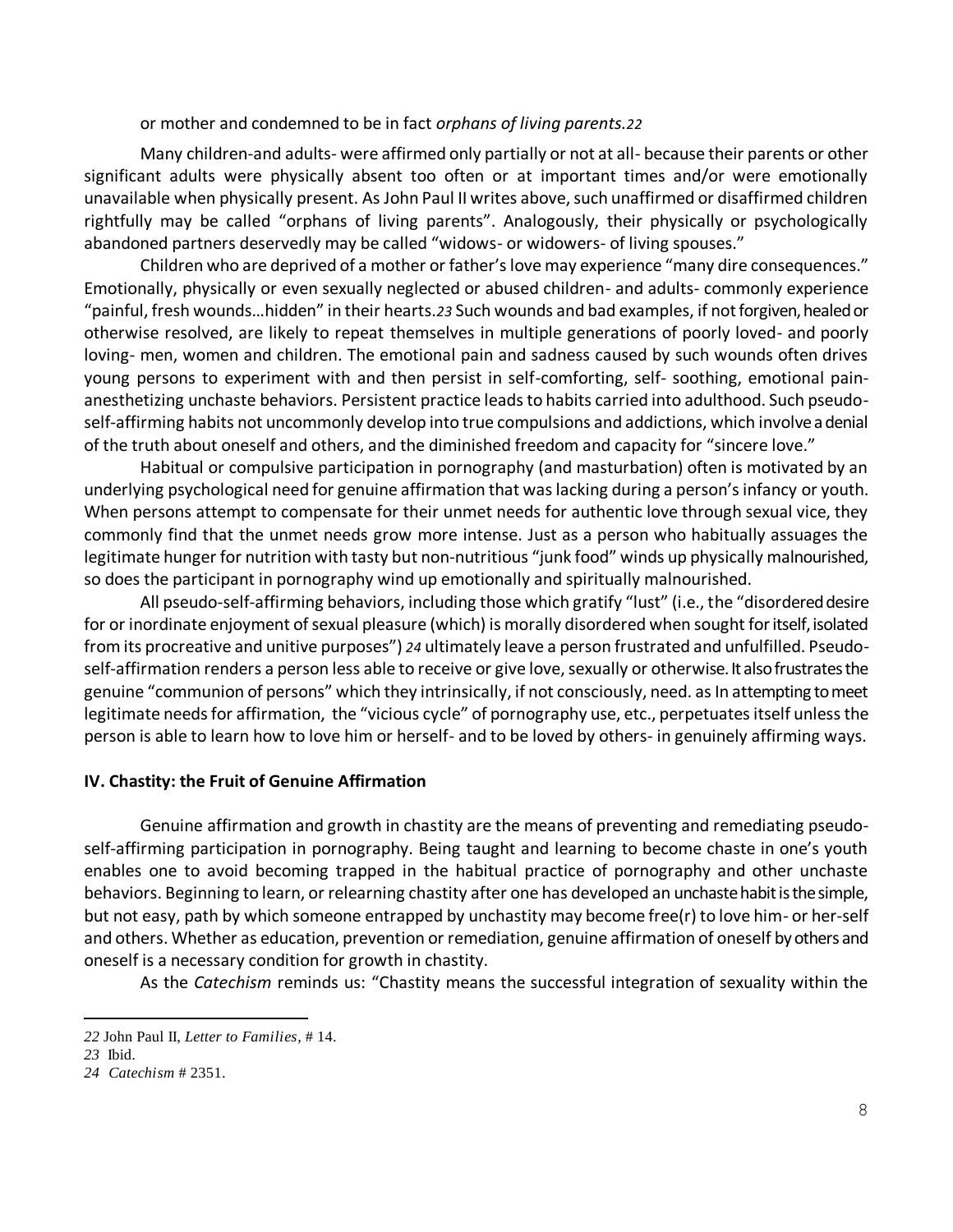person and thus the inner unity of man in his bodily and spiritual being. Sexuality…becomes personal and truly human when it is integrated into the relationship of one person to another, in the complete and lifelong mutual gift of a man and a woman" (# 2337). Chastity involves a growth "in self-mastery which is a training in human freedom. The alternative is clear: either man governs his passions and finds peace, or he lets himself be dominated by them and becomes unhappy" (# 2339). This self-mastery is a life- "long and exacting work" (#2342) which requires "self-knowledge, practice of an ascesis adapted to the situations that confront him, obedience to God's commandments, exercise of the moral virtues, and fidelity to prayer" (# 2337). "The virtue of chastity blossoms" and "is expressed notably in friendship with one's neighbor" whether "between persons of the same or opposite sex" (# 2347).

## *Prevention through Education and Formation in Chastity*

From the perspective of Baars and Terruwe, the education (formation) of children in chastity invariably occurs, both implicitly and explicitly, if and as one is being genuinely affirmed. As stated above in Part I, being *af*firmed involves our being *con*firmed or strengthened, intellectually and morally, as well as emotionally. Emotional strengthening occurs as we experience (i.e., notice and are moved ourselves by) the visible, sensible, physical changes in the affirmer's face, posture and voice. Genuine intellectual and moral strengthening requires that a person be given and receive accurate intellectual, moral and spiritual truth. One's intuitive mind (*intellectus*) as well as one's thinking or logical mind (*ratio*), and one's will, require a balanced diet of timely truths. Baars writes of the need for:

balance between emotional and intellectual affirmation, between the giving of emotional health food and intellectual truths. ...If one gives the emotional health food together with insufficient intellectual and spiritual food, the emotions are denied the necessary guidance and tempering. If, on the other hand, one gives an abundance of intellectual and spiritual truths together with emotional junk food, one offers only half-truths. *25*

In order for intellectual affirmation to occur, it is necessary for parents and other familial and social "educators" to teach rational, moral and spiritual truth in the right time and the right way. Children need to be taught according to their maturity and ability to understand, and challenged to know, be and do all that of which they are capable. Children also need their parents (and other educators) not to give what the children are not ready to accept and not to demand or expect from their children what the latter are not ready or able to do or give. In addition, children need their educators to teach by their example as well as their words, to live the intellectual and moral truths that they teach. Genuinely affirming parents, their surrogates and all caretakers of the young need especially to refrain from any immoral behavior, whether toward children or in their presence. This requires "self-restraining love" from the parents. *26*

It is worth citing here a passage from the Pontifical Council for the Family's document: *The Truth and Meaning of Human Sexuality.* While the document offers wisdom for educating (teaching or forming) children of all ages in chastity, guidance on forming teenagers is particularly noteworthy. In this document,

<sup>25</sup> Baars, *Feeling and Healing*, 234.

*<sup>26</sup>* Baars and Terruwe, *Healing the Unaffirmed*, 185-189.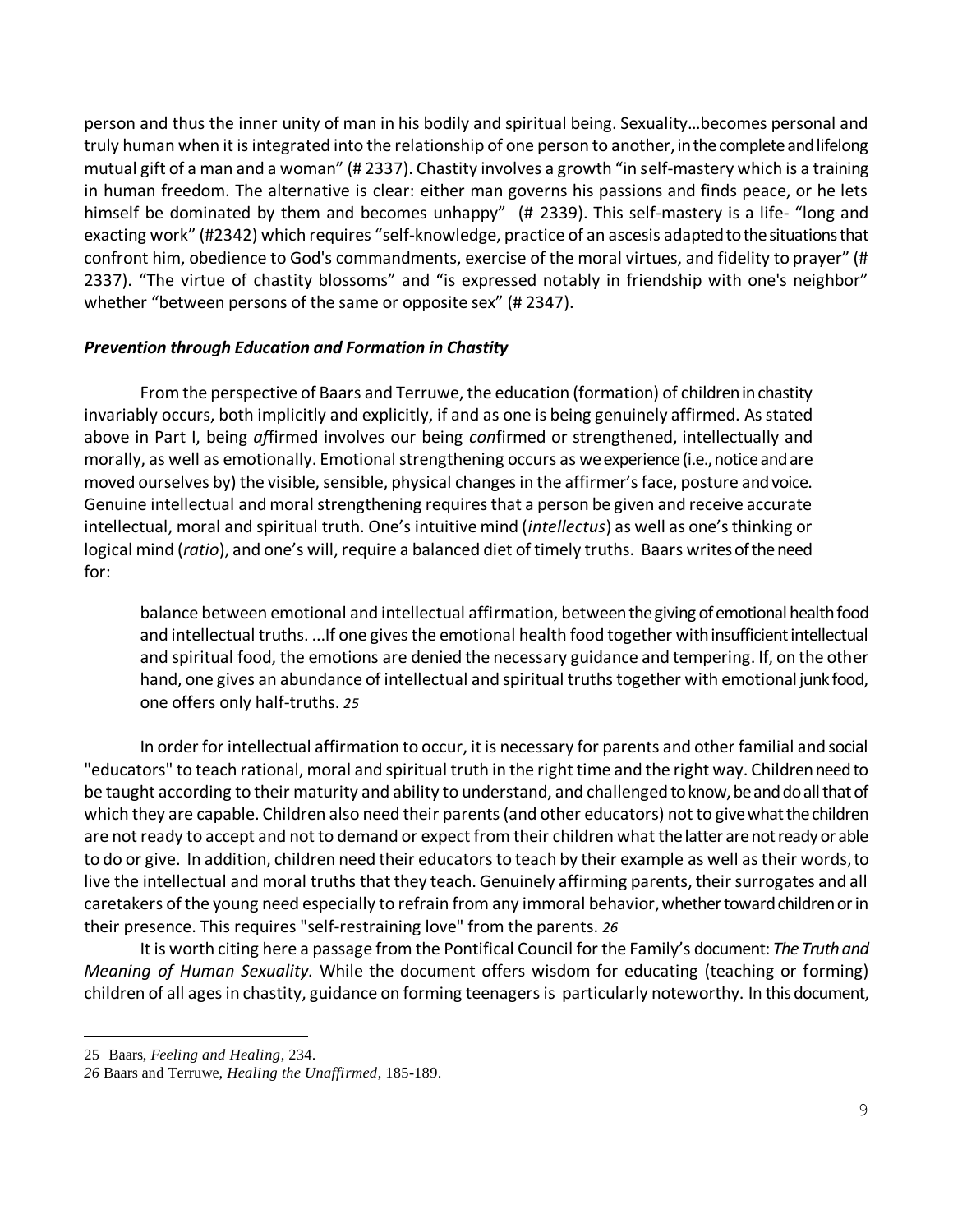the Pontifical Council asserts that "during the stages of adolescent growth, sexuality has a "positive significance" for the "personal harmony and development" of persons, especially during adolescence. Therefore, adolescents in particular must be lovingly persuaded "that the disordered use of sex tends progressively to destroy the person's capacity to love by making pleasure, instead of sincere self-giving, the end of sexuality and by reducing other persons to objects of one's own gratification. In this way the meaning of true love between a man and a woman (love always open to life) is weakened as well as the family itself".*27*

In line with Terruwe and Baar's understanding of "self-restraining", affirming parental love, *The Truth and Meaning of Human Sexuality* recognizes the importance of "friendships" during adolescence and that "adolescence is a time when young people enjoy more autonomy in their relations with others and in the hours they keep in family life." But this document also advises that "without taking away" the adolescent's "rightful autonomy, when necessary, parents should know how to say 'no' to their children and, at the same time, they should know how to cultivate a taste in their children for what is beautiful, noble and true. Parents should also be sensitive to adolescents' self-esteem, which may pass through a confused phase when they are not clear about what personal dignity means and requires".*28*

Similarly, *The Truth and Meaning of Human Sexuality* also reminds parents that through their "loving and patient advice" they will be able to "help young people to avoid an excessive closing in on themselves. When necessary, they will also teach them to go against social trends that tend to stifle true love and an appreciation for spiritual realities", especially looking to Christ to "restore, establish, and strengthen" them in their efforts (1 Peter 5:8-10).*29*

The clinical wisdom of Terruwe and Baars also deserves to be heard and heeded. On the one hand, giving accurate information about the moral law to children before they are mature enough to understand it and giving inaccurate information have both led to emotional repression. For example, emphasizing moral behavior to younger children in a manner which suggests that "sinful behavior is always a sin" may result in children developing much irrational fear or restless striving about the moral law. Some sincere, sensitive and intelligent persons may develop emotional difficulties as a result of being taught moral truths prematurely, inaccurately or in an overly fearful manner. Scrupulosity or difficulties with obsessive-compulsive behaviors may result if young persons come to believe mistakenly that it was wrong- even sinful- for them to feel certain emotions and bodily feelings and thereby habitually push such feelings out of conscious awareness.*30*

 On the other hand, a form of pseudo-affirmation or denial of the personhood of children and adults may occur when psychological and spiritual educators, including parents, lower moral standards by giving the message that a given "sin is not a sin."*31* This may be communicated directly, in words or writings, or indirectly, through indifference, too permissive or absent guidance, and bad example. Such "open-minded" neglect leads minor (and adult) children to believe that they are "too weak" to live the moral life, that the moral life is too difficult or that the joy of the moral life is not worth the effort that may be required. Such intellectual and moral denial also leaves children- and adults- at great risk of suffering psychological and spiritual harm as a consequence of immoral actions and lifestyles, such as participation on pornography.

I do not want to minimize the difficulty which parents and other "parental educators" have in

*<sup>27</sup> Truth and Meaning of Human Sexuality #* 105.

<sup>28</sup> Ibid # 107.

*<sup>29</sup>* Ibid # 108.

*<sup>30</sup>* Baars, *Feeling and Healing*, 120.

*<sup>31</sup>* Ibid 41-42.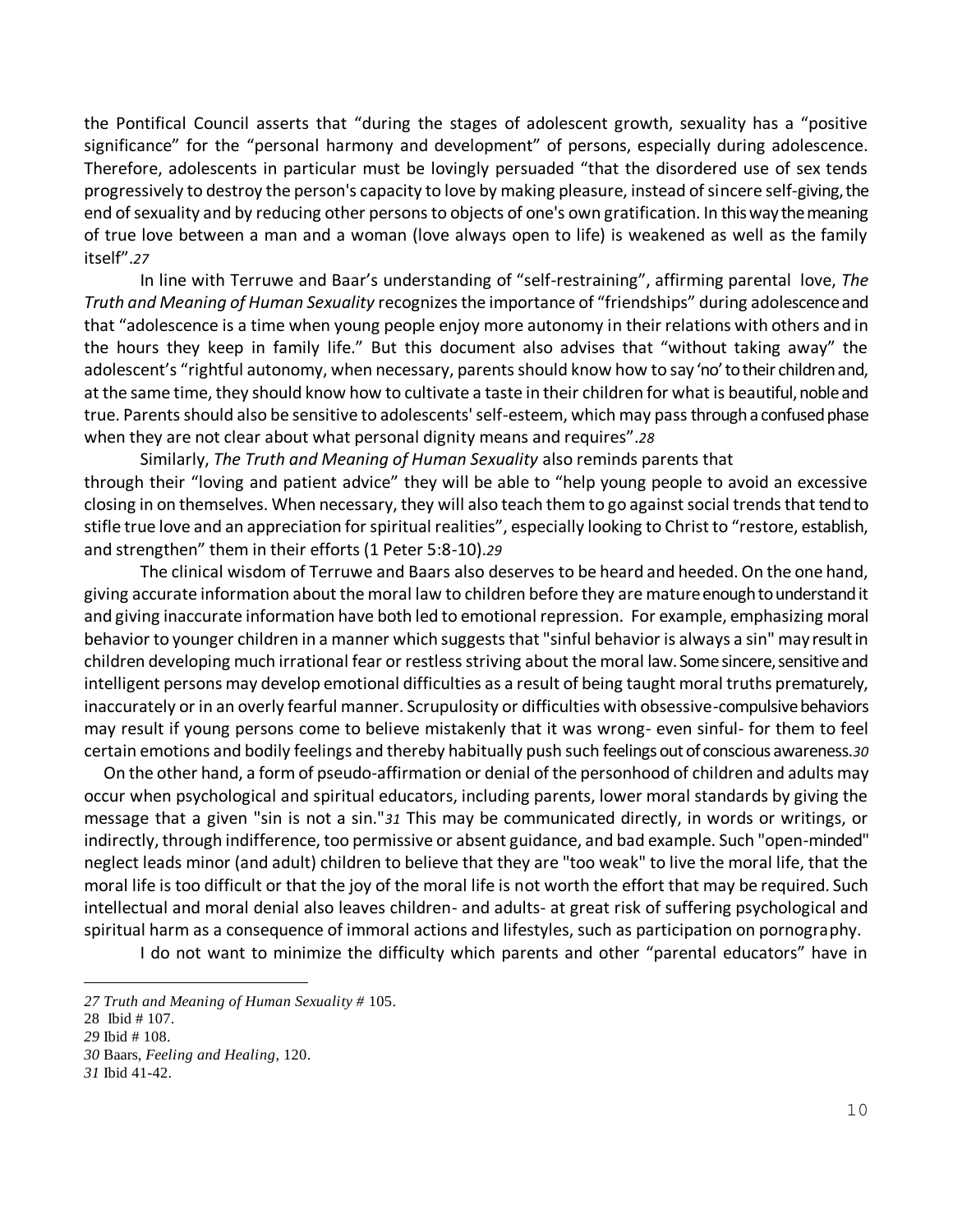teaching young persons the virtuous life. And I do not want to overlook the need that those who "educate" the young in virtue have to seek the same divine assistance for teaching that their young persons need for living chastity and all of the virtues. Thank God that in Him, all things are possible!

# *Remediation of "Interior Chastity" through Genuine (Self-)Affirmation*

Someone who is caught in the habitual, compulsive or even addictive use of pornography or other unchaste behaviors may find freedom through growth in chastity. Courage founder, Fr. John Harvey, OSFS, exhorts Courage members, and indeed all who struggle with living chastely, to pursue "interior chastity" according to the "Twelve Step" model. Unlike "white-knuckled" chastity *32* - what Twelve Step groups like Alcoholics Anonymous or Sexaholics Anonymous call sobriety or abstinence- interior chastity is peace of mind and joy of heart as well as the self-discipline of sexual behavior (continence). Twelve Step language calls this "serenity". Achieving serenity requires such spiritual disciplines as submission and conversion to God's will, repentance and confession of wrongdoing, giving and receiving forgiveness and making amends for one's actions, peer accountability, prayer and service.*33* Such steps are implicitly and genuinely selfaffirming.

# *Genuine Affirmation*

Unaffirmed or disaffirmed persons may help themselves break a self-defeating cycle like the compulsive use of pornography by seeking the presence of mature, emotionally, morally and intellectually affirming adults. Those who are authentically living the affirming life are able to recognize and be moved with compassion by the goodness and suffering of those who have not been affirmed. Hopefully, any therapists, counselors, pastoral caregivers or even wise friends who are sought for help are authentically affirming persons capable of self-restraining love. This means, in the words of Adrian van Kaam, that the caregivers are able to answer the sufferer's fundamental need and appeal: "Please be **with** me and **for** me" (emphasis added).*34* A genuine affirmer is one who can be fully present to the sufferer and love him or her unconditionally. An affirmer is a person in whom "kindness (or mercy or love) and truth meet" and "justice and peace embrace" (cf. Psalm 85: 11). The unaffirmed who are trapped in sexual compulsion need the loving presence of someone who neither condones unchastity nor condemns someone for being unchaste.

# *Genuine Self-Affirmation*

According to Baars and Terruwe, the first step which unaffirmed persons may need to take to ready themselves for the authentic affirming presence of others is to stop or avoid any pseudo-self-affirming behaviors (such as the chronic use of pornography). This is easier to do if they already have begun to experience an emotionally affirming person who truly cares for them with self-restraining love. Another step is learning to lead a calmer, less hurried, more patient and lifestyle so that they may become more present to others and recognize better the goodness in others and themselves. A third step typically involves becoming

*<sup>32</sup>* I have heard Fr. Harvey speak about "interior" vs. "white-knuckled" chastity on numerous occasions.

*<sup>33</sup>* Cf. *The Twelve Steps: A Spiritual Journey* (Curtis, WA: RPI Publishing, 1994), xii-xiii.

*<sup>34</sup>* Adrian van Kaam, *The Art of Existential Counseling* (Denville, NJ: Dimension Books, 1966), 33.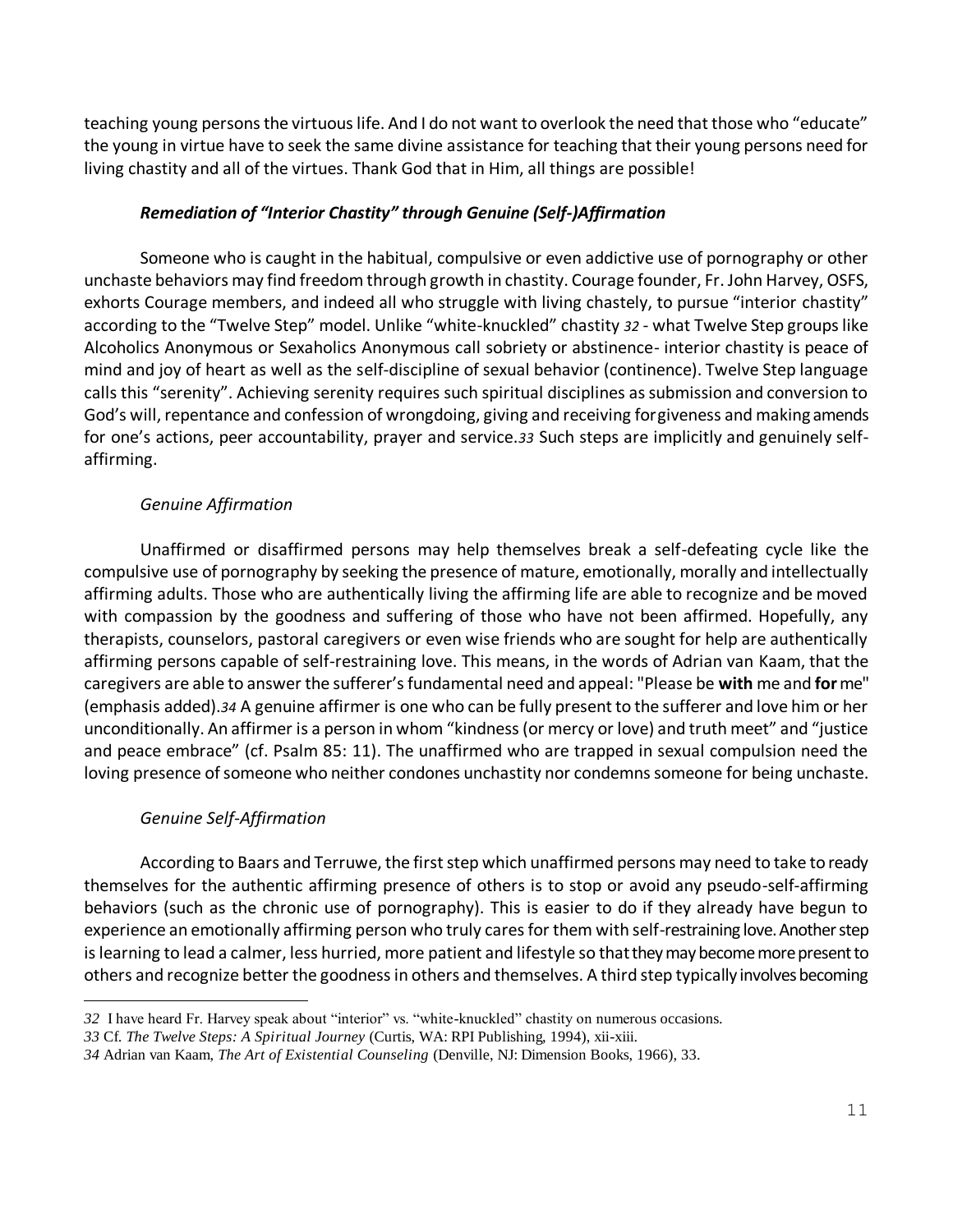more assertive. This includes their stopping trying to please everyone and risking "hurting other's feelings" while doing what seems right. Other steps include practicing "positive imagination" and self-restraining love. Baars encourages the unaffirmed- and also those who are learning to feel emotions previously were repressed- to be gentle with themselves and their feelings that seem so "child-like". Patience is necessary to allow previously undeveloped or repressed emotions to "grow up" in their own way and at their own pace, according to the "law of gradualness." Emotional maturity also involves a season of "trial and error", as well as success, in learning whether, when and how to express or choose to act under the influence of awakening emotions.*35*

Along with the wisdom of 12 Step Groups, the experience of modern fatherhood movements such as St*. Joseph Covenant Keepers* and *Promise Keepers* offer men who struggle to be chaste and who were poorly affirmed growing up a healthy measure of challenging support. Men who grew up without experiencing genuine affirmation from their fathers tend to have trouble with knowing what it meant to be "a man", with commitment in relationships, and with chastity (self-disciplined sexual behavior).

Overcoming the effects of physical or emotional paternal absence- and perhaps corresponding maternal over-involvement- typically involves helping men: to make peace- through grieving and perhaps psychotherapy- with the memories, leftover emotions and ongoing relationships with their fathers, and sometimes their mothers; to seek the support of and to share mutual accountability with men who share their goal; to experience some form of surrogate fathering or mentoring (pastoral, therapeutic, etc.); to work toward sexual self-discipline aimed at serenity (peace of mind and joy of heart) and, if married, fidelity to their spouses and appropriate

involvement with their children; and to use appropriate spiritual and religious activities as resources for change and growth.*36*

## *Humility*

i<br>L

I recall that when asked what were the three most important virtues for living a holy life, St. Bernard answered: "Humility, humility, humility!" Fundamentally, receiving or giving genuine affirmation and growing in chastity requires humility, which is the fruit of a prayerful

and charitable life. Realistic self-understanding and self-acceptance that are the heart of humility are the basis for genuine affirmation of self and others.

Two traps often faced by those who are unaffirmed and who struggle with sexual compulsion are the extremes of pride, despair and presumption. The unaffirmed may be stuck on, or vacillate between, believing or living as if they *won't* or *can't* be loved (as if they are undeserving or unlovable) and as if they *don't need* to be loved. Those "imprisoned" by sexual compulsion often are stuck between condemning themselves as unforgivable or worthless and condoning their behaviors as "not (too) bad" after all. With humility, it is possible to realize and accept the possibility, as well as the difficulty, of being loved and loving authentically. This includes embracing both the challenges and hopes for living a serenely chaste life, free of compulsions like pornography.

*<sup>35</sup>* Baars, *Born Only Once*, 81-99.

*<sup>36</sup>* Cf. Philip Sutton. *Fathers Become Who You Are!: Social Science and magisterial Teaching on What Causes*  Fatherlessness and How to Strengthen the Fatherhood of All Men. Privately printed, 1999.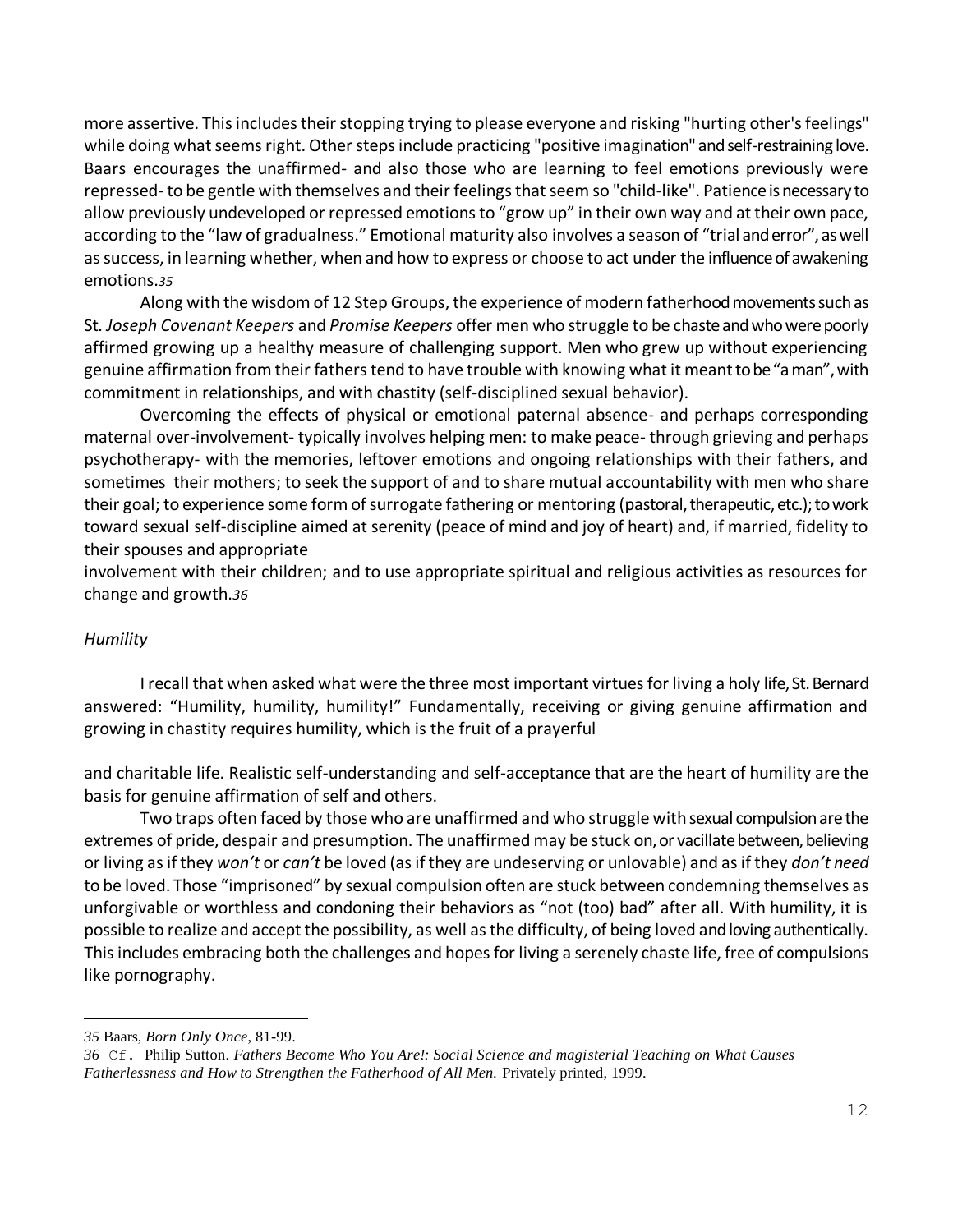Humble self-affirmation by those who have significant difficulties being chaste requires that they discern: "Whatever is true, whatever is honorable, whatever is just, whatever is pure, whatever is lovely, whatever is gracious, if there is any excellence, and if there is anything worthy of praise" (Phil 4: 8) about their compulsions and behaviors. Such compulsions often are triggered by unmet, genuine needs that are disguised or felt as "sexual". Some needs are relational, such as seeking to be affirmed in the present and/or compensate for not having been affirmed in the past. Others are more psychological, coping with unpleasant emotions or feelings or biological needs.*37*

My experiences within the Courage ministry and providing therapy to persons with unwanted homosexual (same sex) attractions or behaviors (SSA) offer an example. SSA are understood as ways of seeking the "3 A's: attention, affection and affirmation" from significant, same gender persons. Commonly, SSA are rooted in healthy needs for attention, affection and affirmation that were met poorly in parental and peer relationships while growing up. Such legitimate needs also typically coexist with unresolved, and often repressed, sadness, anger and emotional pain leftover from neglectful, abusive and/or otherwise emotionally traumatic (i.e., un- or dis-affirming) parental and peer relationships. Humble, self-affirmation involves recognizing and taking steps both to satisfy healthy same gender needs and to forgive, otherwise resolve and heal the offenses and wounds from the past that remain so powerfully influential in the present.

#### *Genuine Forgiveness*

On the one hand, the forgiveness process properly *understood* and *practiced* enables one who has been offended to set him or herself free of the offense and the offender, even while continuing to cope with unchangeable difficulties resulting from the offense. *38* On the other hand, genuine forgiveness includes facing and feeling one's unresolved anger- and underlying

pain, the personal and relational consequences of one's anger, and one's possible co-responsibility for one's present life difficulties.

For example, men with SSA commonly have "experienced" same gender emotional deprivation or even traumatic dis-affirmation. This experience may be need not be *objectively* "neglectful or abusive". Children who are more temperamentally sensitive, intelligent and imaginative than average may find outwardly "unremarkable" treatment from fathers, siblings or peers so *subjectively* distressing that they react as if the (mis-)treatment was severe. If the

treatment is objectively un- or dis-affirming, such children will "feel" it to have been more distressing than average. Protecting oneself from further distress is at the origin of SSA. *39*

*<sup>37</sup>* Common 12 Step wisdom advises a person not to become "too tired, hungry, angry or lonely" to avoid triggering an attraction to the addictive behavior one is trying to overcome. A more complete description of emotions or feelings states to be managed in order too avoid behavioral relapse is, to avoid becoming ASPHALTED: too Anxious, Sad, Pained, Hungry, Angry, Lonely, Tired, Elated, or Discouraged. I have in mind Uncle Remus' B'rer Rabbit, who had a self-defeating (asphalting) encounter with the Tar Baby when the latter would not behave as Rabbit wished.

*<sup>38</sup>* Robert Enright, *Forgiveness is a Choice* (Washington: APA, 2001); Robert Enright & Richard Fitzgibbons, *Helping Clients Forgive* (Washington: APA, 2000); cf. International Forgiveness Institute, web-site: www.forgiveness-institute.org.

*<sup>39</sup>* In an audiotaped talk (Boston, MA: Pauline Books and Media) at the 1994 Courage Conference entitled: *Shattered Hearts-Whole Spirits*, psychiatrist Jeffrey Satinover explains the concept of the "childhood vow". In response to emotional distress which a child perceives as "intolerable", the child "vows" not to allow him/herself to be distressed again. Such a "decision", often a product of inexperience and immature judgment and made subconsciously, is one explanation for what other therapists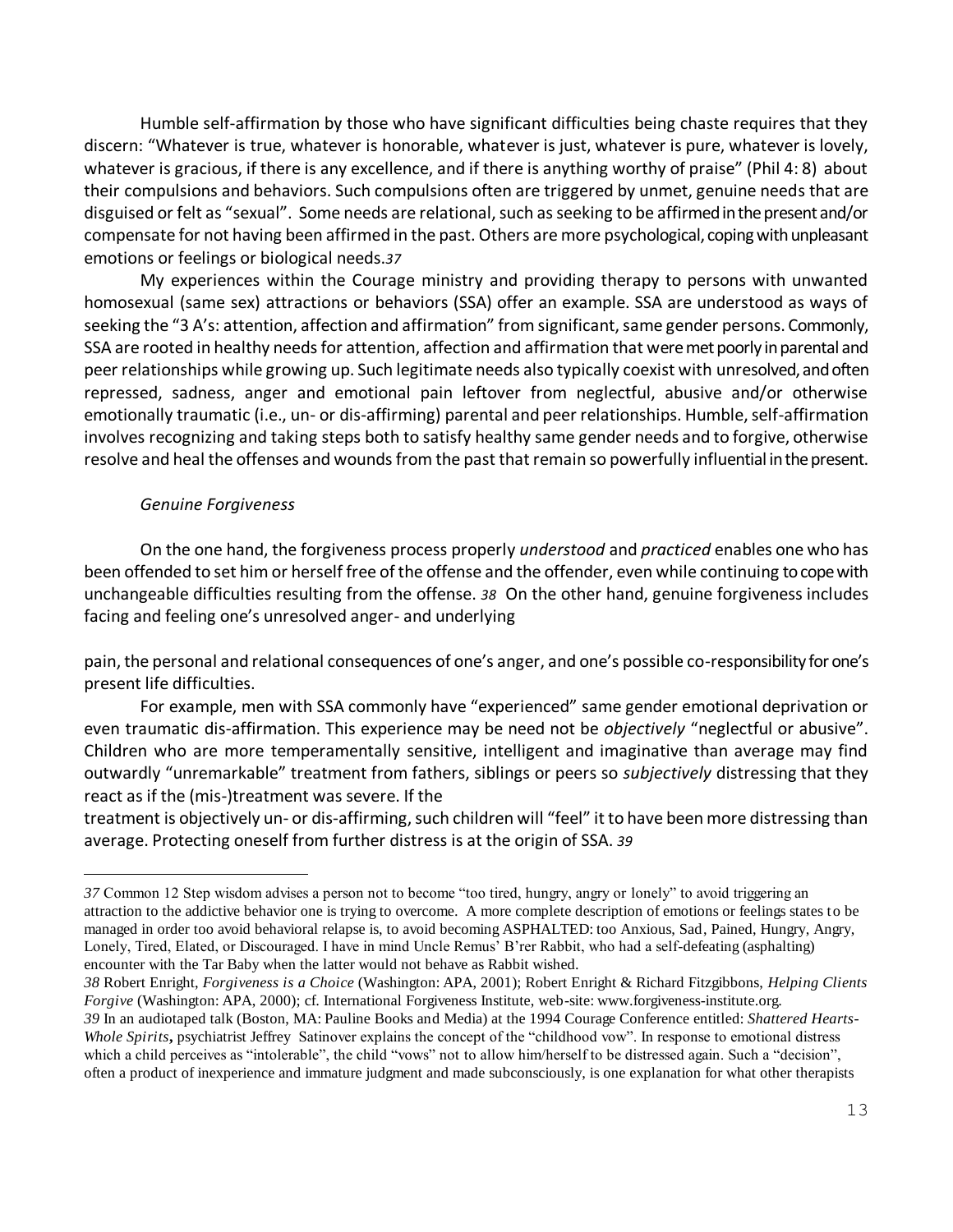Such men grew up "defensively detaching" from their fathers or other significant males. This means that they self-protectively withdrew from and habitually came to avoid future intimate encounters with the salient males in their lives, including peers, as a way of preventing further perceived rejection or abandonment. In overcoming the compulsive sexual behaviors which are rooted in such self-protective repression, the men must realize that "the true damage was done not by the father (or peers, etc.), *but by his own defensive detachment from him* (or them)." Overcoming the simultaneous need and aversion for male contact may be possible only if the man works to understand and ultimately accept (i.e., forgive) his "father for who he is, with his limitations, including his (past and perhaps present) limited ability to demonstrate love, affection, and acceptance". *40* Understanding and accepting sibling or peer disaffirmers may also be necessary if one is to overcome unchaste habits which are motivated by such unresolved hurts and resentments. Finally, forgiving others may require recognizing the need for, and learning to forgive, oneself for having been co-responsible for or a co-participant in one's avoidance of potentially affirming contacts with others.

#### *Prayer*

Prayer is an excellent means of genuine self-affirmation. Prayer also is fundamental way for those who seek to overcome the difficulties of both sexual compulsion and emotional deprivation (having been poorly, un- or dis-affirmed). Whether one follows the wisdom of the 12 Steps, the Christian Men's Movements, or Baars and Terruwe, daily meditation helps us to "be still and know who is God" (cf. Ps 46:11). Those who "are still before the Lord" and who "find their delight in Him" find that the Lord reveals and ultimately satisfies the genuine "desires of their hearts" (cf. Ps 37: 4, 6).

As Fr. Harvey often reminds those attending Courage conferences, "prayer of the heart leads to chastity of the heart." Meditative or contemplative prayer opens a person up to the Truth and His genuinely affirming- and loving- moral truths and to the grace to follow them- and Him. Psychiatrist Richard Fitzgibbons has written about the use of Catholic spirituality for overcoming SSA and healing the hurts which cause and result from SSA behaviors.*41* Fitzgibbons readily refers his audiences to Harvard psychiatrist Herbert Benson's empirical study on the use of relaxing meditation for the resolution of a number of psychological problems, including compulsive behaviors.*42*

Throughout their writings and talks, Baars and Terruwe consistently advise their clients about both the spiritual and psychological benefits of regular religious practice. They encourage the practice of contemplative, as well as meditative, prayer and scripture reading in order to come to know God better so that we can love Him more with our "heart," our humane emotions and intuition, as well as with our rational mind and will.*43* They regard contemplative prayer as a way to develop and nurture our ability to love our

who treat SSA call "defensive detachment".

*<sup>40</sup>* Joseph Nicolosi, *Reparative Therapy of Male Homosexuality: A New Clinical Approach (Northvale, NJ: Aronson, 1997)*, 161.

*<sup>41</sup>* Richard Fitzgibbons, "The Origins and Healing of Homosexual Attractions and Behaviors". In John F. Harvey, O.S.F.S. *The Truth About Homosexuality* (Ignatius Press, 1996), 307-343. Cf. *Homosexuality & Hope*: Statement of the Catholic Medical Association (2000, website: www.cathmed.org); and *Homosexuality & Hope* (Question and Answer Pamphlet- 2003; website: www.cmalansing.org) of which Fitzgibbons is primary author.

*<sup>42</sup>* E.G., Herbert Benson, M.D. Beyond the Relaxation Response: How to Harness the Healing Power of Your Personal Beliefs (NY: Berkley, 1984).

*<sup>43</sup>* Baars, *Feeling and Healing*, 243-244.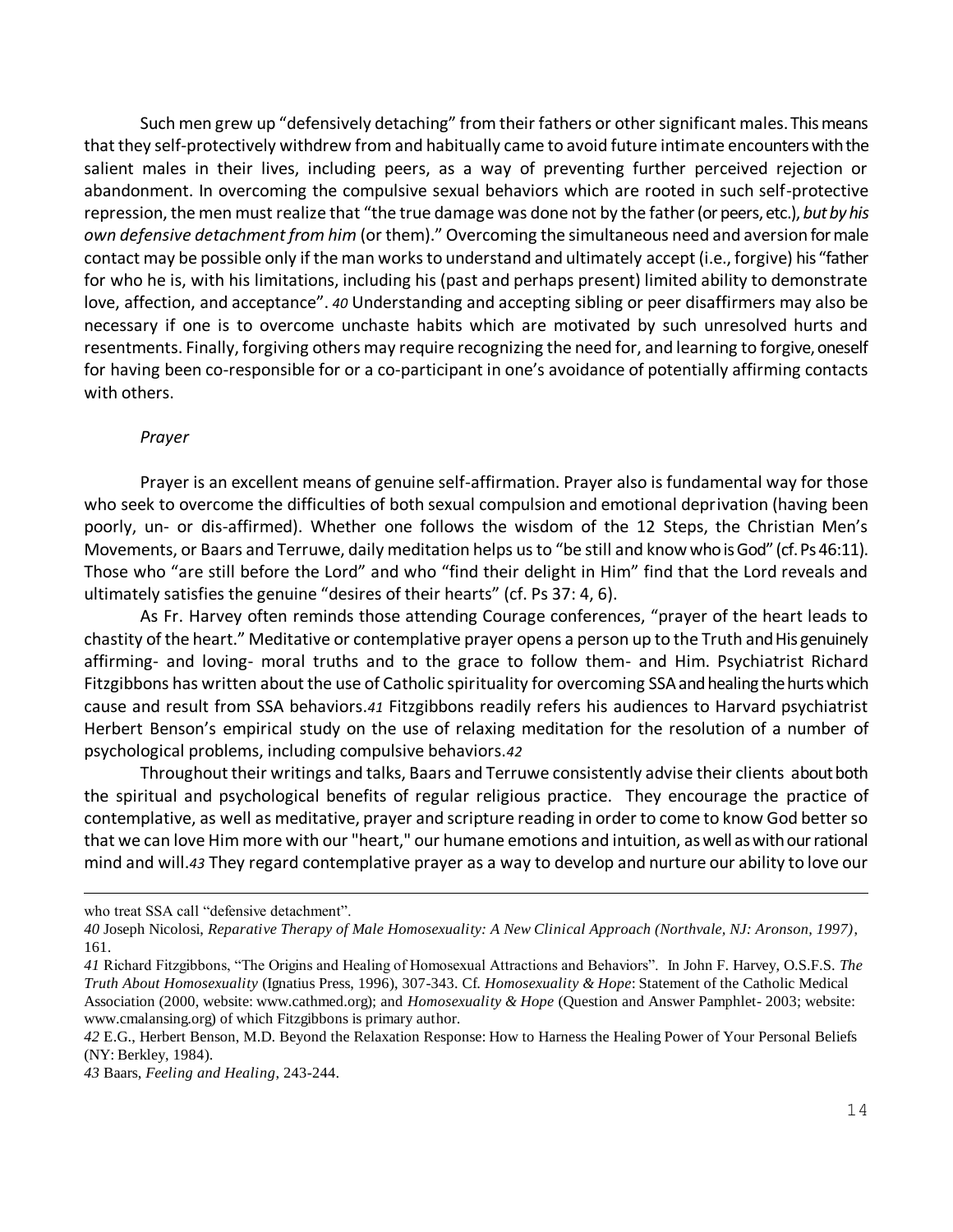neighbors and ourselves in more affirming ways. Also Baars composed meditation tapes based on scripture to aid in learning both self-relaxation and contemplative prayer*.44* Baars and Terruwe likewise encouraged their clients to practice "natural" contemplation through the experience of both divinely created and humanly engendered beauty.

The contemplation of religious art, especially icons and statues, may be particularly helpful to those who struggle with pornography. Total abstinence from future pornography does not erase from visual or auditory memory, pictures, films or other media already experienced. Persons trying to resist remembered pornography can find that intentionally experiencing religious or natural beauty at moments of temptation to remember or fantasize about past pornography may help them overcome such temptations.

Meditation on authentic beauty- whether natural or religious- gives an alternative focus for one's attention imagination. It also affords, with time and practice, an awareness of and detachment from any emotions or feelings that are seeking indirect satisfaction or expression through the use of pornography. One who struggles with sexual compulsions may, with realistic hope, seek increasing freedom from such compulsions and a measure of peace and joy (serenity) through the contemplation of truth and beauty in genuine literary and musical art, as well.

### **Concluding Thoughts**

I began Part II of the section on "John Paul II as the 'Pope of Affirmation'" with the following quote by John Paul II: "*The truth that we owe to man is, first and foremost, a truth about man*." The quote continues:

*Perhaps one of the most obvious weaknesses of present-day civilization lies in an inadequate view of man.* Without doubt, our age is the one in which man has been most written and spoken of, the age of the foremost of humanism and the age of anthropocentrism. Nevertheless it is paradoxically also the age of man's deepest anxiety about his identity and his destiny, the age of man's abasement to previously unsuspected levels, the age of human values trampled on as never before. How is this paradox explained? We can say that it is in the inexorable paradox of atheistic humanism it is the drama of man being deprived of an essential dimension of his being, namely his search for the infinite, and thus faced with having his being reduced in the worst way. *Thanks to the Gospel…the truth about man…is found in an anthropology…whose primordial affirmation is that man is God's image*."

In commenting on the entire quote, Baars states that the Holy Father's: "words underscore the meaning and spirit of what I consider my task and that of every Christian psychiatrist"- and indeed, every scholar, researcher and practitioner in the psychological arts and sciences- "to assist the Church and all Christians in knowing more about man as the image of God, to lessen his abasement, and to bring order and strength to his psychic life for optimal receptivity to God's healing grace." *45*

John Paul II's use of the word "affirmation" expresses an important dimension of affirming living. Human beings are made "in love, for love and to love." Experiencing the fullness of life, peace, joy and

*<sup>44</sup>* Conrad Baars. Audiotapes: Fear is Useless--What is Needed is Trust; Don't Look at the Waves--Look at Jesus; Speak Lord-- An Aid to Meditation; and Be Still--An Aid to Contemplation. (Cf. www.conradbaars.com).

*<sup>45</sup>* Conrad W. Baars, *Feeling & Healing Your Emotions* (Revised edition.) Suzanne Baars and Bonnie Shayne (eds.) (Gainesville, FL: Bridge-Logos, 2003, 283-284.)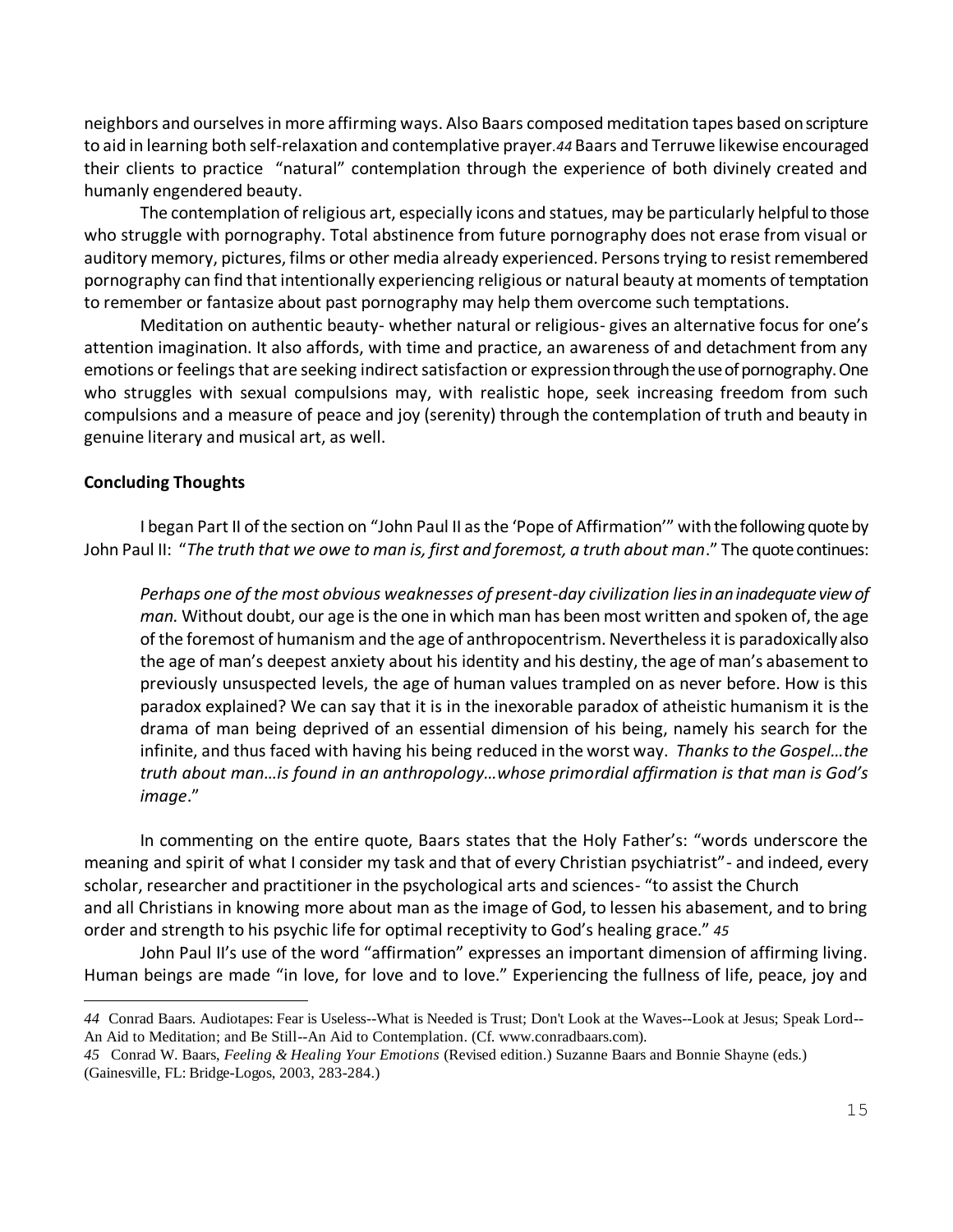freedom *of* the Truth, and *from* His "truth about man", is the created and recreated "birth right" of every human person. For Baars and Terruwe, genuine affirmation includes *speaking* and *living* the truth in love (cf. Eph 4: 15, 25). Authentic self-affirmation likewise requires *hearing* and living the truth in love, which includes hearing and living the love in the truth about the moral law.

Growth in the virtue of chastity- which may involve the struggle of stopping or avoiding pornography, masturbation and other unchaste behaviors- is essential to embracing and fulfilling our human destiny. To flourish as persons, the human race- as individuals and as pluralities- must hear and heed the love of those who speak the truth to us, whether expressed in actions, words or gestures. This is the essence of giving and receiving affirmation and the means by which the genuine emotional, intellectual, moral and spiritual strengthening, growth and fulfillment of every person may occur.

It is good to realize that embracing the call- or calling another- to conversion and to growth in chastity really is "good news." As John Paul II explains in *Reconciliation and Penance*: "Conversion and contrition … for the purpose of bringing about a radical change of life… are (not just unpleasant self-denial but) even more a *drawing near to the holiness of God* (which means becoming more able to know the truth and to love and be loved) a *rediscovery of one's true identity*, which has been upset and disturbed by sin, *a liberation in the very depth of self* and thus a *regaining of lost joy*, the joy of being saved (cf. Ps 51:12), which the majority of people in our time are no longer capable of experiencing (emphasis added)."*46*

Teaching or learning chastity- and preventing or escaping unchastity- is a daunting task. I am comforted by the reality that growth in virtue and genuine affirmation is divinely willed, directed and empowered for all. Sharing a few quotes from the last section of *Letter to Families* (entitled: "Strengthened in the inner man") seems a fitting way to end this paper. In closing his *Letter*, John Paul II writes:

I bow my knees before the Father, from whom every fatherhood and motherhood is named, "that he may grant you to be strengthened with might through his Spirit in the inner man" (Eph 3:16). The family is the first human setting in which is formed that

"inner man" of which the Apostle speaks. The growth of the inner man in strength and vigor is a gift of the Father and the Son in the Holy Spirit. 47

Genuine affirmation of one human person by another, and properly done, *of* oneself *by*oneself, is the ordinary means by which the Lord enables the "inner man"- the unique personhood-of every human being to grow "in strength and vigor". Such growth in "virtue" is both prevention and remedy for pseudo-selfaffirming behaviors like pornography. No matter how gratifying unchaste behaviors may "seem" short-termthey always and ultimately disaffirm, deny and "weaken" the personhood- and family life- of those who practice them.

John Paul II reminds us implicitly of the Christian truth about affirming living within the family and its

<sup>46</sup> John Paul II, *Reconciliation and Penance* (, 1984), n. 29. In *Veritatis Splendor (*Boston, MA: Pauline Books and Media, *1993)*, John Paul II likewise reminds us that: "It is the Gospel which reveals the full truth about man and his moral journey, and thus enlightens and admonishes sinners; it proclaims to them God's mercy, which is constantly at work to preserve them both from despair at their inability fully to know and keep God's law and from the presumption that they can be saved without merit. God also reminds sinners of the *joy of forgiveness*, which alone grants the strength to see in the moral law *a liberating truth, a grace-filled source of hope, a path of life* (n. 112)."

*<sup>47</sup> Letter to Families*, # 23.